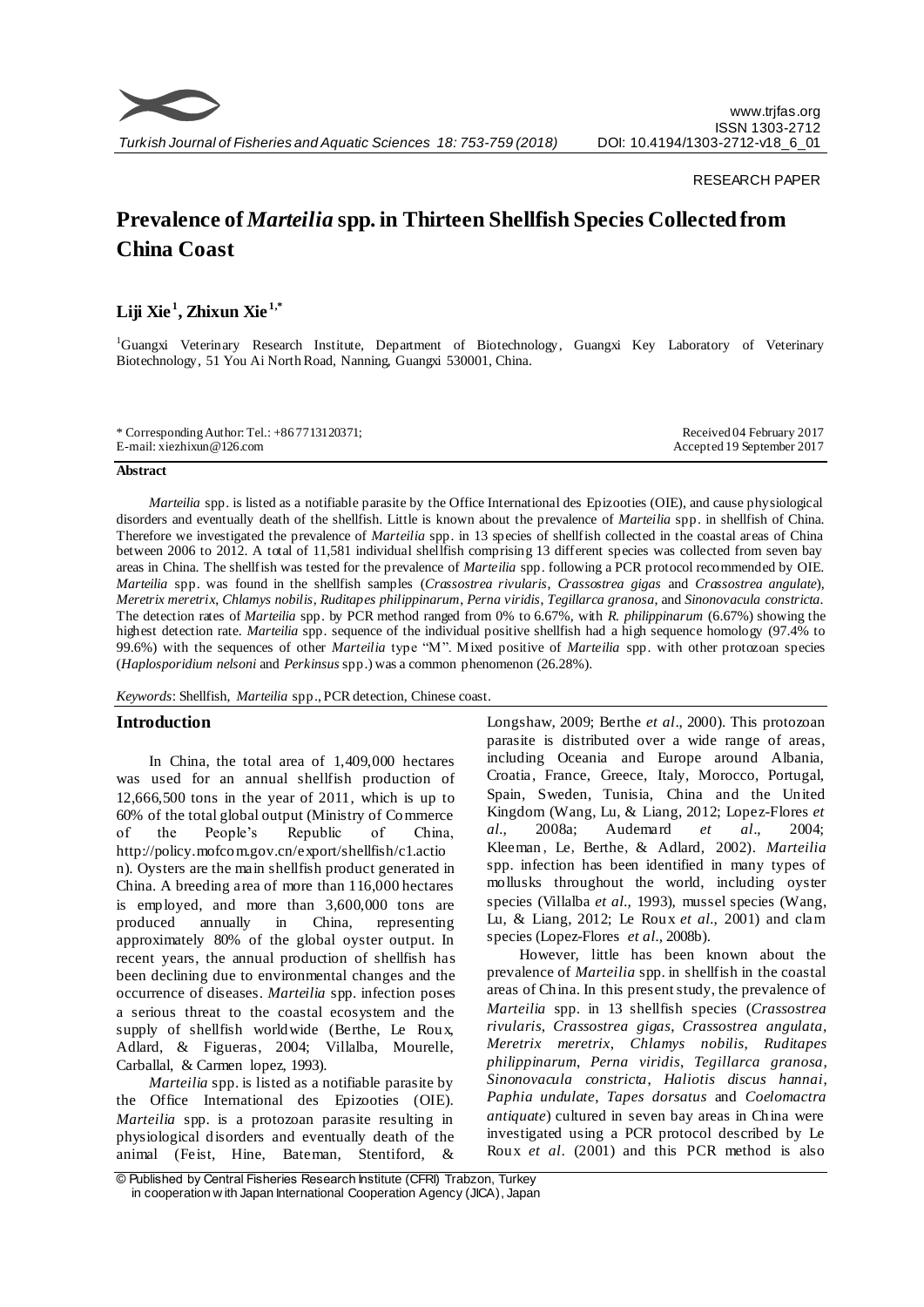recommended by OIE.

*C. rivularis* is the major oyster species in Zhanjiang, Haikou and Qinzhou, and *C. gigas* is the major oyster species in Dalian and Qingdao, while *C. angulata* is the major oyster species in Xiamen. We therefore analyzed the prevalence of *Marteilia* spp. in these three different oyster species (*C. rivularis*, *C. gigas* and *C. angulata*) sampled from various locations (Dalian, Qingdao, Wenzhou, Xiamen, Zhanjiang, Haikou and Qinzhou) and in different seasons (spring, summer, autumn and winter).

# **Materials and Methods**

#### **Sample Collection**

Samples of the 13 shellfish species were collected between 2006 and 2012 from seven bay areas in China: Dalian (Bohai Sea), Qingdao (Yellow Sea), Wenzhou (East China Sea), Xiamen (East China Sea), Zhanjiang (South China Sea), Haikou (South China Sea) and Qinzhou (South China Sea) bays (Figure 1). A total of 11,581 shellfish samples were collected for diagnosis, and their specific details are shown in Table 1. A total of 5,609 oyster samples were collected. To find out the differentiation of the prevalence of *Marteilia* spp. among different oyster species, at different locations and in different seasons, these 5,609 oyster samples was collected from different oyster species at different locations within four seasons. In terms of oyster species, these 5,609 oyster samples include 3,397 *C. rivularis*, 1,351 *C. gigas* and 861 *C. angulata.* Regarding to the locations, these 5,609 oyster samples include 694 oyster (*C. gigas*) of Dalian, 657 oyster (*C. gigas*) of Qingdao, 597 oyster (122 *C. angulata* + 475 *C. rivularis*) of Wenzhou, 739 oyster (*C. angulata*) of Xiamen, 540 oyster (*C. rivularis*) of Zhanjiang, 454 oyster (*C. rivularis*) of Haikou and 1,928 oyster (*C. rivularis*) of Qinzhou. And when counted by different seasons, these 5,609 oyster samples include 1,432 in spring, 1,326 in summer, 1,384 in autumn and 1,467 in winter.

#### **DNA Extraction**

Genomic DNA was extracted from the excised tissue samples (gill and digestive gland together) using EasyPure® Marine Animal Genomic DNA Kit as described by Xie *et al.,* 2013). The tissue samples were frozen in liquid nitrogen for 3 min and then ground into powder. The powder was then digested overnight with proteinase K at 56°C, and the genomic DNA was extracted.

# **PCR, Cloning, and Sequencing**

PCR is performed with primers targeting the ITS1 (internal transcribed spacer) region (Pr4:5'- CCG-CAC-ACG-TTC-TTC-ACT-CC-3' and Pr5: 5'- CTC-GCG-AGT-TTC-GAC-AGA-CG-3'), which

were also the OIE recommended primers and expected to amplify a 412 base pairs (bp) DNA fragment. Deionized, nuclease-free water was used as a negative control. The PCR reaction solution consisted of 15  $\mu$ l of 2×PCR mix<sup>a</sup>, 0.2  $\mu$ M of each primer, and 3 μl of the purified genomic template DNA. A denaturation step at 94°C for 10 min was followed by 35 cycles consisting of a denaturation step at 94°C for 1 min, an annealing step at 55°C for 1 min and an extension step at 72 °C for 1 min. After the final extension at 72°C for 10 min, PCR products were analyzed by 1% agarose gel electrophoresis followed by ethidium bromide staining. The results were visualized under UV light.

Individual positive samples from *C. rivulari, C. nobilis, R. philippinarum, P. viridis, T.granosa* and *S. constricta* were selected and again amplified under the conditions similar to those of the screening PCR, except for the composition of the PCR mixture. The total volume of each reaction was increased to 50μl, including  $25\mu$ l of  $2\times$ PCR mix, 0.3  $\mu$ M of each primer, and 5 μl of the purified genomic DNA as a template. The amplified PCR products were gelextracted using a Gel Extraction Kit, and were ligated into pMD18-T cloning vector, respectively. Plasmids with the inserted DNA fragment were then transformed into competent *E. coli.* DH5α cells. After an overnight incubation, single colonies were inoculated in liquid culture and incubated at 37°C overnight with shaking. The recombinant plasmids for the individual positive sample were analyzed and verified by the PCR method described above.

#### **Phylogenetic Analysis**

The recombinant plasmid DNA for the individual positive sample was sequenced, and the sequence data were analyzed using DNAStar software. The sequences were subjected to phylogenetic analysis against the known *Marteilia*  spp. sequences deposited in GenBank.

# **Mixed Positive of** *Marteilia* **spp. with other Protozoans**

To investigate if *Marteilia* spp.*-*positive shellfish were also mixed positive with *Haplosporidium nelsoni*, *Perkinsus* spp., and *Bonamia ostreae*, 156 *Marteilia* spp.*-*positive shellfish samples were also tested for these three parasites by PCR as previously described (Casas, Villalba, & Reece, 2002; Carnegie, Barber, Culloty, Figueras, & Distel, 2000; Day, Franklin, & Brown, 2000 ). The primers used in the PCR amplifications are listed in Table 2.

#### **Results**

#### **Prevalence of Marteilia spp. in 13 Shellfish Species**

A **t**otal of 11,581 shellfish was analyzed in this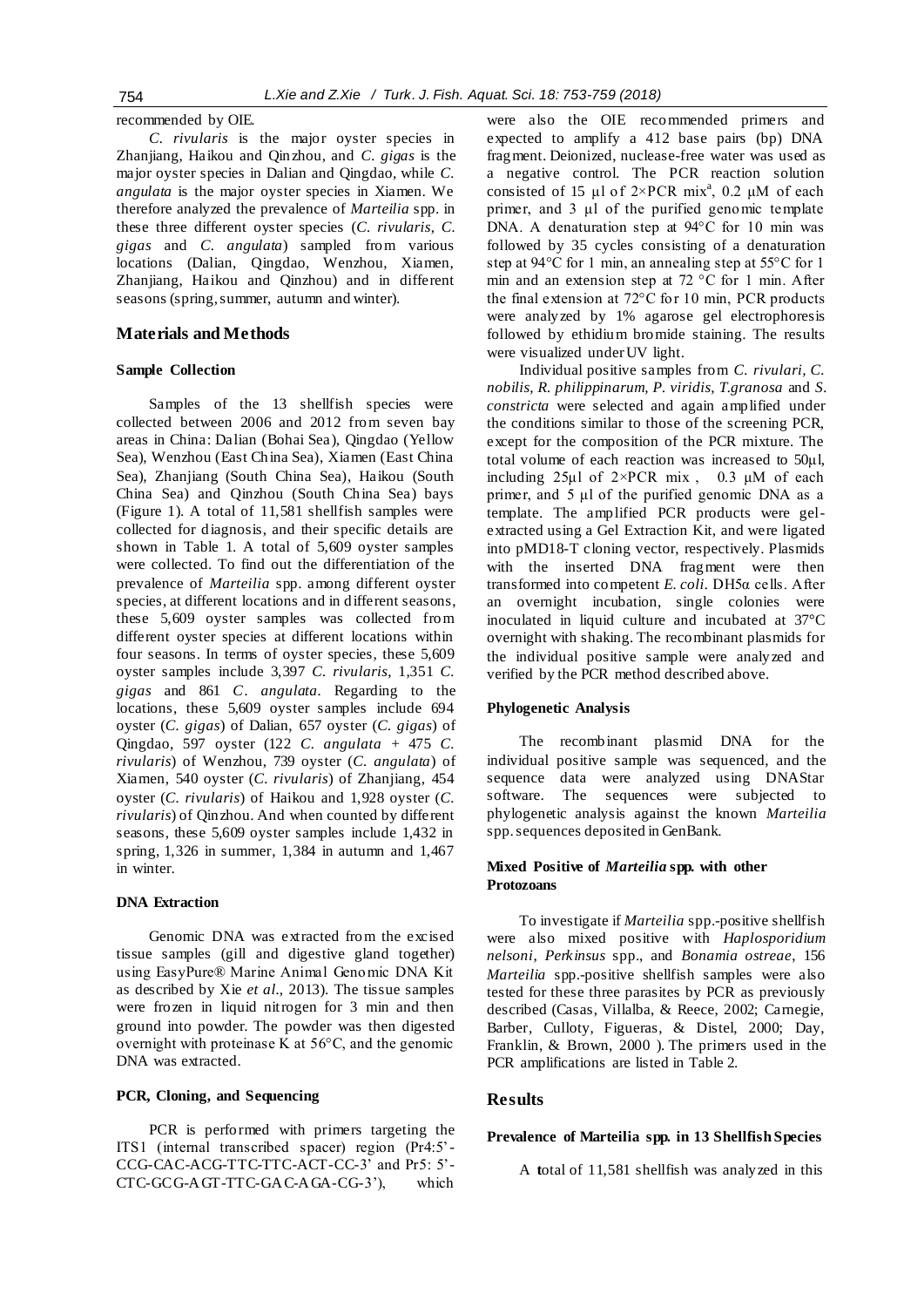*L.Xie and Z.Xie / Turk. J. Fish. Aquat. Sci. 18: 753-759 (2018)* 755

| Shellfish species                    | No. of shellfish<br>tested | No. of positive<br>sample | Detection rate | No. of mixed<br>positive | Mixed positive<br>rate* |
|--------------------------------------|----------------------------|---------------------------|----------------|--------------------------|-------------------------|
| Oyster $\overline{C}$ .<br>rivulari) | 3,397                      | 14                        | 0.42%          |                          | 35.71%                  |
| Oyster $(C. \text{ gigas})$          | 1,351                      | 2                         | 0.15%          | $\mathbf{0}$             | 0                       |
| Oyster $(C.$<br>angulata)            | 861                        | 17                        | 1.97%          | 5                        | 29.41%                  |
| Oyster $(Total)$                     | 5,609                      | 33                        | 0.59%          | 10                       | 30.30%                  |
| M. meretrix                          | 1,026                      | 2                         | 0.19%          | $\overline{0}$           | 0                       |
| C. nobilis                           | 1,012                      | 9                         | 0.89%          | $\Omega$                 | 0                       |
| R. philippinarum                     | 1,005                      | 67                        | 6.67%          | 23                       | 34.33%                  |
| P. viridis                           | 513                        | 3                         | 0.58%          | $\overline{0}$           | 0                       |
| T. granosa                           | 506                        | 11                        | 2.17%          | $\mathfrak{D}$           | 18.18%                  |
| S. constricta                        | 603                        | 31                        | 5.14%          | 6                        | 19.35%                  |
| Haliotis discus<br>hannai            | 521                        | 0                         | 0              | $\Omega$                 | $\overline{0}$          |
| P. undulata                          | 569                        |                           | 0              | 0                        | 0                       |
| T. dorsatus                          | 107                        | 0                         | 0              | 0                        | 0                       |
| C. aniquate                          | 110                        |                           |                | 0                        |                         |
| Total                                | 11,581                     | 156                       | 1.35%          | 41                       | 26.28%                  |

**Table 1.** Prevalence of *Marteilia spp.* in 13 shellfish species in China

**Table 2.** Primers used for PCR detection of pathogens*: Haplosporidium nelsoni, Perkinsus spp.* and *Bonamia ostreae*

| Parasites              | Primers       | Sequences $(5' \rightarrow 3')$ | Length of PCR products (bp) | Reference |
|------------------------|---------------|---------------------------------|-----------------------------|-----------|
| Haplosporidium nelsoni | MSX-A         | CGACTTTGGCATTAGGTTTCAGACC       | 573                         | 11        |
|                        | MSX-B         | AT GT GT T GGT GACGCT A ACCG    |                             |           |
| <i>Perkinsus</i> spp.  | PerkITS-85    | CCGCTTTGTTTGGATCCC              | 703                         | 10        |
|                        | $PerkITS-750$ | ACATCAGGCCTTCTAATGATG           |                             |           |
| Bonamia ostreae        | CF            | CGGGGCATAATTCAGGAAC             | 760                         | 7         |
|                        | <b>CR</b>     | CCATCTGCTGGAGACACAG             |                             |           |



**Figure 1.** Sites for shellfish collection in coastal bay areas in China.

study, of which 156 (1.35%) were *Marteilia* spp. positive by PCR detection. The detection rate in the 13 shellfish species tested ranged from 0% to 6.67% (Table 1 and Figure 2). *R. philippinarum* (6.67%) and *S. constricta* (5.14%) showed the highest detection rate, whereas no *Marteilia* spp. positive was detected in *Haliotis discus hannai, P. undulate, T. dorsatus* or *C. antiquate* samples. The presence of *Marteilia* spp. in the other five shellfish species was lower than 2.17%.

# **Prevalence of** *Marteilia* **spp. in Three Different Oyster Species**

A proportion of *C. rivularis*, *C. gigas* and *C. angulata* was *Marteilia* spp. positive. The detection rate of these three oyster species ranged from 0.15% to 1.97% (Table 1). *C. angulata* samples showed the highest detection rate (1.97%), whereas *C. gigas* was the least positive oyster species.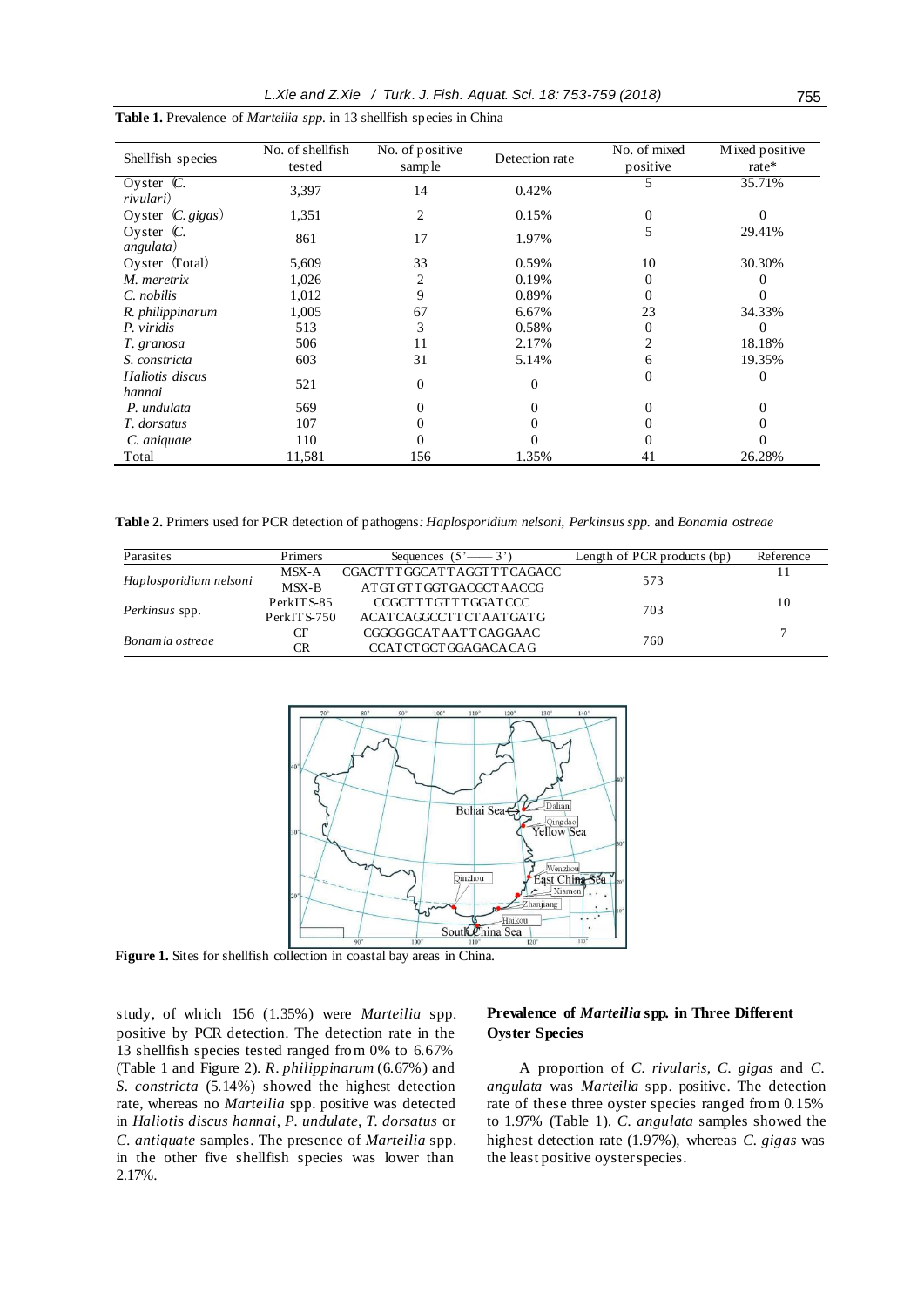# **Prevalence of** *Marteilia* **spp. in the Oysters from Different Locations and Season**

The detection rate of oysters from different locations ranged from 0% to 2.30% (Table 3). *Marteilia* spp. positive samples were not present in the seawaters of Dalian, Wenzhou, Zhanjiang and Haikou bay areas in China. The oysters (*C. angulata*) in Xiamen bay (2.30%) had the highest detection rate of *Marteilia* spp. among the seven tested bay areas. There is no significant difference in the detection rate of *Marteilia* spp. in different seasons (data not shown).

#### **Phylogenetic Analysis**

The *Marteilia* spp. sequence of the individual positive sample from *C. rivulari, C. nobilis, R. philippinarum, P. viridis, T. granosa* and *S. constricta* had a high sequence homology (97.4% to 99.6%) with the sequences of other *Marteilia* type "M" from GenBank (Figure 3).

# **Mixed Positive of** *Marteilia* **spp. with other Protozoan Parasites**

Among all 11,581 shellfish samples tested, 156



**Figure 2.** Prevalence of *Marteilia* spp. in 13 shellfish species.

**Table 3.** Prevalence of *Marteilia* spp. in the oysters form different locations

| Location (species)                                  | No. of oysters tested | No. of positive samples | Detection rate |
|-----------------------------------------------------|-----------------------|-------------------------|----------------|
| Dalian $(C. \text{ gigas})$                         | 694                   |                         |                |
| Qingdao $(C. \text{ gigas})$                        | 657                   |                         | 0.30%          |
| Wenzhou (122 C. angulata + $475$<br>$C.$ rivularis) | 597                   | 0                       | $\Omega$       |
| Xiamen (C. angulata)                                | 739                   | 17                      | 2.30%          |
| Zhanjiang (C. rivularis)                            | 540                   | $\theta$                | $\theta$       |
| Haikou (C. rivularis)                               | 454                   | $\Omega$                | $\Omega$       |
| Qinzhou(C. <i>rivularis</i> )                       | 1.928                 | 14                      | 0.73%          |
| Total                                               | 5,609                 | 33                      | 0.59%          |



**Figure 3.** Phylogenetic sequences analysis of *Marteilia* spp. isolates.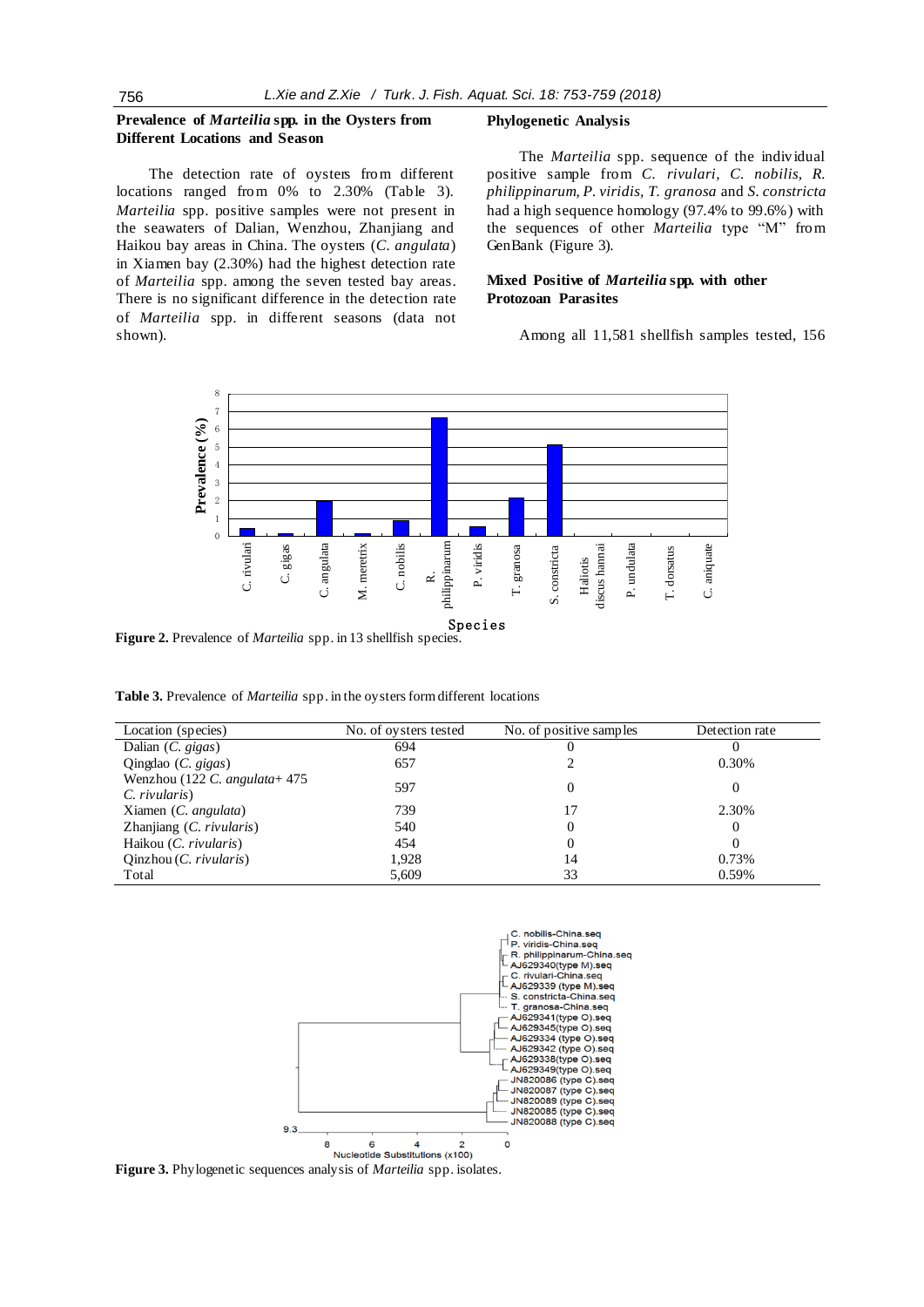shellfish were *Marteilia* spp. positive, and 41 samples (10 Oysters, 23 *R. philippinarums*, 6 *S. constrictas* and 2 *T. granosa*) were mixed positive, resulting in a mixed positive rate of 26.28% (41/156, Table 1). As shown in Table 4, 30 samples were mixed positive for *Marteilia* spp. with *Perkinsus spp.*(mixed positive rate: 19.23%, 30/156). Three samples were mixed positive for *Marteilia* spp. with *Haplosporidium nelsoni (*mixed positive rate: 1.92%, 3/156). Eight samples were mixed positive for *Marteilia* spp. with *Perkinsus spp.* and *Haplosporidium nelsoni* (mixed positive rate: 5.13%, 8/156). None of the samples were mixed positive for *Marteilia* spp. with *Bonamia ostreae*. Mixed positive rate for *Marteilia* spp. with *Perkinsus* spp. (19.23%) was the highest among all tested samples.

## **Discussion**

*R. philippinarum* (6.67%) and *S. constricta* (5.14%) are the highly positive shellfish species among *Marteilia* spp. positive species (*C. rivularis*, *C. gigas* and *C. angulata, M. meretrix*, *C. nobilis*, *R. philippinarum*, *P. viridis*, T*. granosa* and *S. constricta*) in the tested seven bay areas in China. To our knowledge, this study is the first report on the prevalence of *Marteilia* spp. in oyster (*C. rivularis*, *C. gigas* and *C. angulata*)*, M. meretrix*, *C. nobilis*, *R. philippinarum*, *T. granosa* and *S. constricta* in China. Previous studies have reported the detetion rate of *Marteilia* spp. in Mussel in China to be 2.8% (5/180) (Wang, Lu, & Liang, 2012). Little is known about mortalities or other pathological effects of *Marteilia*  spp. infection on oysters*, M. meretrix*, *C. nobilis*, *R. philippinarum*, *P. viridis*, *T. granosa* and *S. constricta* in the seven bay areas in China, as have been documented for infection of *Ostrea edulis* and *Mytilus edulis* and *Mytilus galloprovincialis* in other parts of the world (Itoh, Momoyama, & Ogawa, 2005; Lopez-Flores *et al.,* 2004; Fuentes *et al.,* 2002; Villalba, 1993). Therefore, these need to be studied in the future.

*Marteilia* spp. prevalence is highly variable – up to 98% in *O. edulis*, and higher prevalence is expected depending on farming practices and in the areas that have had more than one year of exposure to infection (Feist, *et al*., 2009; Berthe, *et al*., 2004). Stocking at low density has been shown to be effective on the control and prevention of *Marteilia* spp. Infection (Feist *et al.,* 2009). Copepod *Paracartia grani*  (Copepoda, Calanoida) could contribute to the transmission of *Marteilia refringens* (Arzul *et al*., 2013; Carrasco *et al*., 2008; Audemard *et al.,* 2002). *Mecocyclops, Euchaeta concinna, Calanus sinicus*  (Copepoda, Calanoida)*, Paracalanus parvus*  (Copepoda, Calanoida)*, Calocalanus pavo*  (Copepoda, Calanoida)*, Phyllodiaptomustunguidus*  (Copepoda, Calanoida), etc., have been reported in China. However, to our knowledge, no study has been reported on the *Paracartia grani* in China. The general husbandry practices are usually stocking at high density in China, but *Marteilia* spp. has the low prevalence in Chinese coastal bays, which may due to lack of intermediate host *Paracartia grani* (or *Paracartia grani* is not the dominant species) in these seven bay areas of China, so it needs to be further studied.

The detection rates of *Ostrea edulis, Mytilus edulis and Mytilus gulloprovincicillis* are up to 98%, 40% and 5% (Feist, *et al*., 2009; Berthe, Le Roux *et al*., 2004; Le Roux *et al*., 2001), respectively. But the detection rates among three oyster species in China are very low, ranging from 0.15% (*C. gigas*) to 1.97% (*C. angulata*), which suggests that the oyster species *Ostrea edulis* and *Mytilus edulis* may be more suitable for *Marteilia* spp. than other oyster species. The detection rates of oyster also different among the seven tested locations, ranging from 0% (Dalian, Wenzhou, Zhanjiang and Haikou) to 2.30% (Xiamen). *Marteilia* spp. positive was detected in Qingdao (0.30%), Xiamen (2.30%) and Qinzhou (0.73% ), and Xiamen (2.30%) had the highest prevalence in the seven bay areas tested. These results suggest that the aquatic conditions in Dalian, Wenzhou, Zhanjiang and Haikou may not be optimal for the survival of *Marteilia* spp., and the aquatic conditions in Xiamen might provide a suitable environment for *Marteilia*  spp. to infect oysters. The biological and environmental factors affecting the prevalence of *Marteilia* spp. in oysters should be further investigated.

The *Marteilia* spp. has three types "M", "O" and

|                            | Number of case                              |                    |                          |                |  |  |
|----------------------------|---------------------------------------------|--------------------|--------------------------|----------------|--|--|
| Shellfish species          | <i>Marteilia</i> spp. $+$<br>Perkinsus spp. | Marteilia spp. $+$ | Marteilia spp. $+$       | Marteilia      |  |  |
|                            |                                             | Haplosporidium     | Haplosporidium nelsoni + | $spp.+Bonamia$ |  |  |
|                            |                                             | nelsoni            | <i>Perkinsus</i> spp.    | ostreae        |  |  |
| $\overline{C}$ . rivularis |                                             |                    |                          |                |  |  |
| C. angulata                |                                             |                    |                          |                |  |  |
| R. philippinarums          | 14                                          |                    |                          |                |  |  |
| S. constrictas             |                                             |                    |                          |                |  |  |
| T. granosa                 |                                             |                    |                          |                |  |  |
| Total                      | 30                                          |                    |                          |                |  |  |
| Mixed positive rate        | 19.23%                                      | 1.92%              | 5.13%                    |                |  |  |

**Table 4.** Mixed positive of *Marteilia* spp. with other protozoan parasites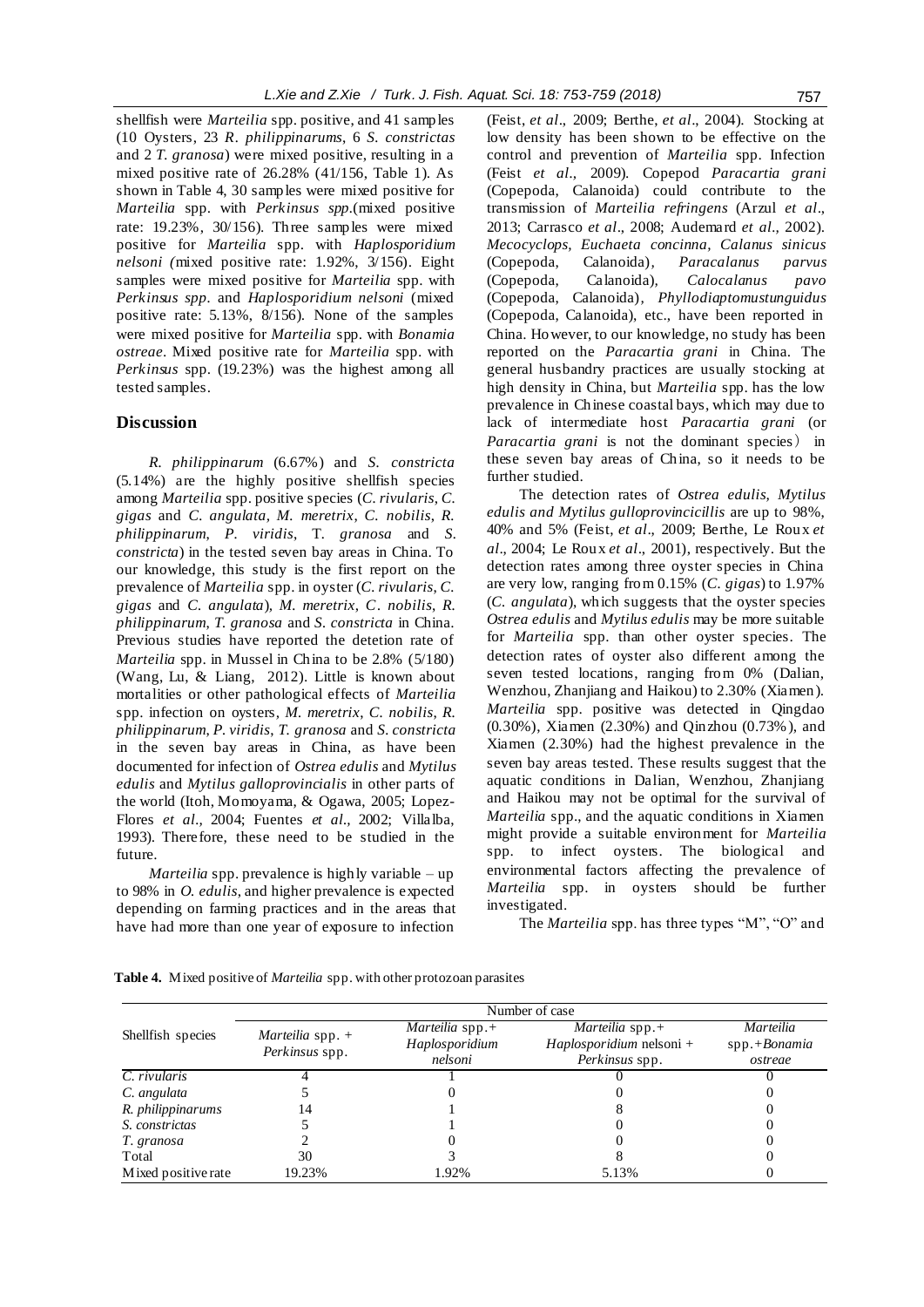"C" (Carrasco *et al*., 2012). The *Marteilia* spp. sequence of the individual positive sample from *C. rivulari, C. nobilis, R. philippinarum, P. viridis, T. granosa* and *S. constricta* detected in this study, had a high sequence homology with the sequences of the *Marteilia* type "M". Because the number of the shellfish samples we sequenced was limited, there might be that also *Marteilia* type "O" and "C" in the shellfish of China, indicating further investigation is needed.

In this study, it is the first time to reveal that mixed positive of *Marteilia* spp. *with Perkinsus* spp. or *Haplosporidium nelsoni* was a common phenomenon, and that mixed positive of *Marteilia*  spp. with *Perkinsus* spp. was the most common event (19.23%, 30/156). To our knowledge, this is the first report about the mixed positive of *Marteilia* spp. with other protozoan. It is still unknow whether the existence of *Perkinsus* spp. would bring a suitable living condition for *Marteilia* spp.. And more researches are requird to figure out whether these mixed positive observations affect the mortality or survival rate of shellfish.

The prevalence of *Marteilia* spp. in 13 species of shellfish in China is based on the PCR detection. In order to confirm the infection of *Marteilia* spp. inside the tissue of the shellfish in China, histological analyses or *in situ* hybridization will be performed in our further study.

# **Acknowledgments**

This work was supported by the Guangxi Science and Technology Bureau (0630001-3M) and by the The National Ten-Thousand Talents Program of China (W02060083). We would like to thank Liqiang Zhao (Dalian Ocean University, Dalian), Bin Lin (Yellow Sea Fisheries Research Institute, Chinese Academy of Fishery Science, Qingdao), Maocang Yan (Zhejiang Marine Culture Research Institute, Wenzhou), Lei Wang (Xiamen University, Xiamen), Weibing Lan (Guangdong Ocean University, Zhanjiang) and Li Fang (Hainan Diagnosis Center of Animal Diseases, Haikou) for their assistance with the samples collection.

#### **References**

- Arzul, I., Chollet, B., Boyer, S., Bonnet, D., Gaillard, J., Baldi, … Bouchoucha, M. (2013). Contribution to the understanding of the cycle of the protozoan parasite Marteilia refringens, *Parasitology*, *141*(2), 227-240. http://dx.doi.org/10.1017/S0031182013001418.
- Audemard, C., Le Roux, F., Barnaud, A., Collins, C., Sautour, B., Sauria, P.G., Berthe, F. (2002). Needle in a haystack: involvement of the copepod Paracartia grani in the life-cycle of the oyster pathogen Marteilia refringens, *Parasitology*, *124*(03), 315-323. http://dx.doi.org/10.1017/S0031182001001111.
- Audemard, C., Sajus, M.C., Barnaud, A., Sautour, B., Sauriau, P.G., & Berthe, F.J. (2004). Infection

dynamics of Marteilia refringens in flat oyster *Ostrea edulis* and copepod *Paracartia grani* in a claire pond of Marennes-Oleron Bay, *Diseases of Aquatic Organisms*, *61*(1-2),103-111.

http://dx.doi.org/10.3354/dao061103.

- Berthe, F.C.J., Le Roux, F., Adlard, R.D., & Figueras, A. (2004). Marteiliosis in molluscs: A review, *Aquatic Living Resources*, *17*(4), 433-448. http://dx.doi.org/ 10.1051/alr:2004051
- Berthe, F.C.J., Le Roux, F., Peyretaillade, E., Peyret, P., Rodriguez, D., & Gouy, M. (2000). Phylogenetic Analysis of the Small Subunit Ribosomal RNA of Marteilia.refringens Validates the Existence of Phylum Paramyxea (Desportes and Perkins, 1990) 1, *Journal of Eukaryotic Microbiology*, *47*(3), 288-293. http://dx.doi.org/10.1111/j.1550-7408.2000.tb00049.x
- Carnegie, R.B., Barber, B.J., Culloty, S.C., Figueras, A.J., & Distel, D.L. (2000). Development of a PCR assay for detection of the oyster pathogen Bonamia ostreae and support for its inclusion in the Haplosporidia, *Diseases of Aquatic Organisms*, *42*(3), 199-206. http://dx.doi.org/ 10.3354/dao042199.
- Carrasco, N., Andree, K.B., Lacuesta, B., Roque, A., Rodgers, C., & Furones, M.D. (2012). Molecular characterization of the Marteilia parasite infecting the common edible cockle Cerastoderma edule in the Spanish Mediterranean coast: A new Marteilia species affecting bivalves in Europe?, *Aquaculture*, *324*(325), 20-26.

http://dx.doi.org/ 10.1016/j.aquaculture.2011.10.017.

- Carrasco, N., Arzul, I., Chollet, B., Robert, M., Joly, J.P., Furones, M.D., & Berthe, F.C.J. (2008). Comparative experimental infection of the copepod *Paracartia grani* with *Marteilia refringens* and *Marteilia maurini*, *Journal of Fish Diseases*, *31*(7), 497-504. http://dx.doi.org/ 10.1111/j.1365-2761.2008.00910.x
- Casas, S.M., Villalba, A., & Reece, K.S. (2002). Study of perkinsosis in the carpet shell clam Tapes decussatus in Galicia (NW Spain). I. Identification of the aetiological agent and in vitro modulation of zoosporulation by temperature and salinity, *Diseases of Aquatic Organisms*, *50*, 51–65. http://dx.doi.org/ 10.3354/dao050051.
- Day, J.M., Franklin, D.E., & Brown, B.L. (2000). Use of Competitive PCR to Detect and Quantify Haplosporidium nelsoni Infection (MSX disease) in the Eastern Oyster (Crassostrea virginica), *Marine Biotechnology*, *2*(5), 456-465.
- Feist, S.W., Hine, P.M., Bateman, K.S., Stentiford, G.D., & Longshaw, M. (2009). Paramarteilia canceri sp. n. (Cercozoa) in the European edible crab (*Cancer pagurus*) with a proposal for the revision of the order Paramyxida Chatton, 1911, *Folia Parasitologica*, *56*(2), 73-85. http://dx.doi.org/ 10.14411/fp.2009.012
- Fuentes, J., Lopez, J.L., Mosquera, E., Vázquezc, J., Villalbaa, A., & Álvarez, G. (2002). Growth, mortality, pathological conditions and protein expresion of *Mytilus edulis* and M*. galloprovincialis* crosses cultured in the Rıa de Arousa (NW of Spain), *Aquaculture, 213*(1), 233-251. http://dx.doi.org/ 10.1016/S0044-8486(02)00046-7.
- Kleeman, S.N., Le, R.F., Berthe, F., & Adlard, R.D. (2002). Specificity of PCR and in situ hybridization assays designed for detection of *Marteilia sydneyi* and *M. refringens*, *Parasitology, 125*(2), 131-141. http://dx.doi.org/ 10.1017/S0031182002001919.